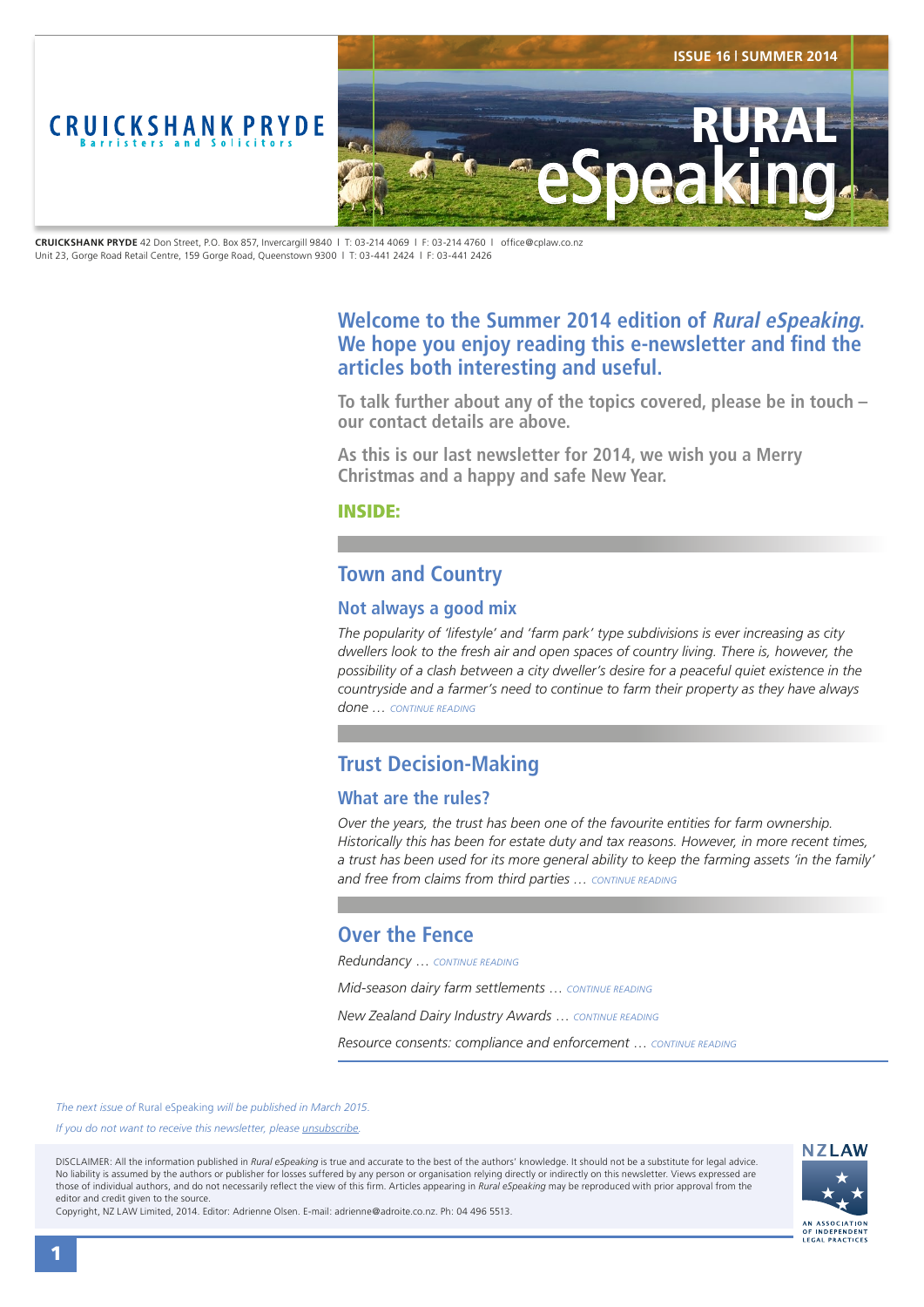# <span id="page-1-0"></span>**Town and Country**

### **Not always a good mix**

*The popularity of 'lifestyle' and 'farm park' type subdivisions is ever increasing as city dwellers look to the fresh air and open*  spaces of country living. There is, however, the possibility of a clash between a city dweller's desire for a peaceful quiet *existence in the countryside and a farmer's need to continue to farm their property as they have always done.*

The thought of *moving* to the country brings visions of the rural idyll. Sometimes, however, it's not until the city dweller actually *lives* in the country that they realise that it's not as peaceful as they thought and they may have to cope with:

- » Birdscarers, wind machines and low-flying helicopters at 4am
- Stock movements at any time of the day (or night), weekends included
- » Truck movements both stock, milk and other carting such as hay
- » Insecticide and herbicide spraying, seven days a week
- » Armies of pickers turning up, and
- » Dust.

### **Local authority consent notice**

As a condition of a subdivision consent in rural areas for lifestyle-type developments, local authorities will often impose a requirement that a 'no objection' consent notice is registered on a title to a property. This notifies a purchaser that the property is in a rural area and the property owner will not object to normal rural activities taking place.

Where a local authority doesn't impose this consent notice (or even when they do), it's prudent for rural subdividers to register a specific covenant on the title forbidding a purchaser or future owner of the property objecting to the rural activities carried on the adjacent land. This type of covenant can have more practical force than the council consent notice as it's a direct covenant between landowners.

#### **Testing the case**

It's also important to ensure that the balance of your farm property is protected in its use of access-ways, water and other services. An example is the case<sup>1</sup> where a farmer subdivided off a farm cottage and sold the cottage as a 'lifestyle block', reserving to itself a right-of-way (RoW) for the main farm. The RoW was much wider than a standard RoW because it was the principal access to the farm's woolshed and cattle yards and there was room for mobs of cattle and sheep to be held and assembled and for stock trucks to turn, etc. There was a formed track going through the RoW, but the RoW itself was significantly wider and of a different shape than the track.

A subsequent purchaser of the lifestyle cottage objected to the use of the RoW by the farm and went to court for an order that the RoW, notwithstanding its legally surveyed width, should be limited to the formed track and that there should be no access to and egress from the track other than at the beginning and end of it. The stock movements across the full RoW and comings and goings of trucks were causing annoyance to the lifestyler who saw the RoW as a simple right of access only.

The court had little hesitation in finding the farmer had the absolute right to use the full surveyed width of the RoW for stock movement and assembly, and to access it where they liked.

The terms of the easement of the RoW were the usual terms applied in RoW easements under the Property Law Act. So while in this case the farmer was successful, the court did note that the lifestyle cottage purchaser simply didn't appreciate why the RoW was specifically designed and created.

The case shows that if you're thinking of subdividing and creating lifestyle blocks, you need to consider carefully about what rights your farm needs to retain. In this case it was access, but it could just as easily have been rights to water, or the right to spray, create dust, or any number of activities that might seem the norm to a lifetime farmer, but which a city dweller may never have encountered before.

Careful thought needs to be given to the wording of easements and land covenants to protect your right to farm and also alert a purchaser to what living in the country actually means.  $\blacksquare$ 

[« BACK](#page-0-0)

<sup>1</sup> *Handforth v Koko Farms* (2010) 11NZCPR 171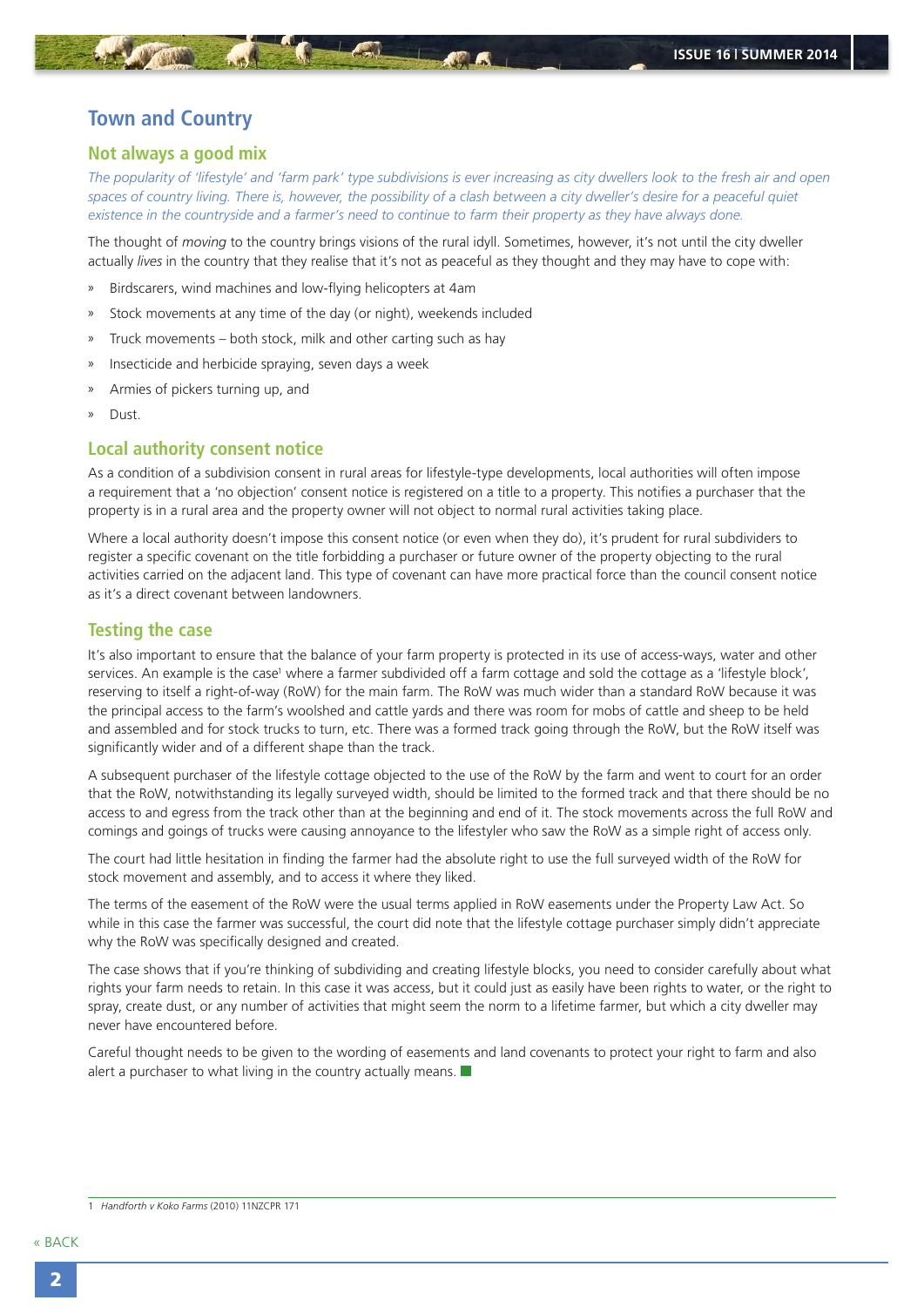# <span id="page-2-0"></span>**Trust Decision-Making**

### **What are the rules?**

*Over the years, the trust has been one of the favourite entities for farm ownership. Historically this has been for estate duty and tax reasons. However, in more recent times, a trust has been used for its more general ability to keep the farming assets 'in the family' and free from claims from third parties.*

Keeping the farm (or farms) in the family can call for unequal or delayed distribution of trust assets. What are the rules around treating beneficiaries differently?

One of the features of the modern 'discretionary trust' is its flexibility. The settlors, appointors or trustees are usually given wide powers to:

- » Vary the terms of the trust deed
- » Appoint and remove trustees
- » Add and exclude beneficiaries
- Allocate income or capital between beneficiaries each year, or on a permanent basis
- » Resettle the trust on other trusts for some beneficiaries to the exclusion of others
- » Bring the date of distribution of the trust forward, and
- » Distribute the trust on the date of distribution between beneficiaries, in equal or unequal shares.

On the face of most trusts, these discretions or powers are given in very broad terms, often with little or no limit on the exercise of those powers by the settlor, appointor or trustees. Are those discretions or powers as wide as they seem, or are there limits or rules that must be followed in exercising them? There are rules which are very technical in nature and have been built up by case law over hundreds of years.

## **Beneficiaries**

One of the powers mentioned above is the ability to add or exclude beneficiaries. In a recent case<sup>2</sup>, the trustees had the power to declare in writing that any person or persons could be excluded as beneficiaries of the trust, for such period as the trustees determined.

In this case, the trustees (who were the settlor and a law firm's trustee company) excluded one of the settlor's children (and her deceased brother) as beneficiaries of the trust, leaving her other three children as sole beneficiaries of the trust. When the trust was to be wound up, the excluded daughter didn't even have a right to be considered as a beneficiary and had no prospect of receiving any of the trust property. Also, on the same day as the Deed of Variation excluding the daughter was signed, her mother made a Will transferring her entire estate to the trust, which effectively meant the excluded daughter would receive no inheritance at all.

The daughter challenged the trustees' decision on the basis that excluding her as a beneficiary was in breach of the trustee's duty to act in good faith, not act capriciously, not act irrationally and to act even-handedly between beneficiaries. The reason she was excluded was her mother's personal dislike of her – for no apparent reason. The court held that the trustees were able to make the decision that they did.

The very traditional view around a trust still stands – that a settlor creates a trust, puts their assets in the hands of a set of trustees, gives them a set of rules (a trust deed), and then it is up to the trustees to carry out those rules as they see fit as long as they act honestly, not in bad faith and not for their own personal benefit.

This decision, and cases like it, will give comfort to those farming families often in difficult situations wanting to apportion assets in sometimes unequal ways between siblings, for a variety of reasons. In this case, the trustees' decision was one of excluding a beneficiary, but the same rules would apply if the trustees exercised their discretions on the trust distributions and, for example, they were following a settlor's Memorandum of Wishes which might call for an unequal distribution.

As always in dealing with trust matters, caution in decision-making is important as is getting proper professional advice as to what limits a court might impose on decision-making powers.

<sup>2</sup> *Penson v Forbes* [2014] NZHC 2160